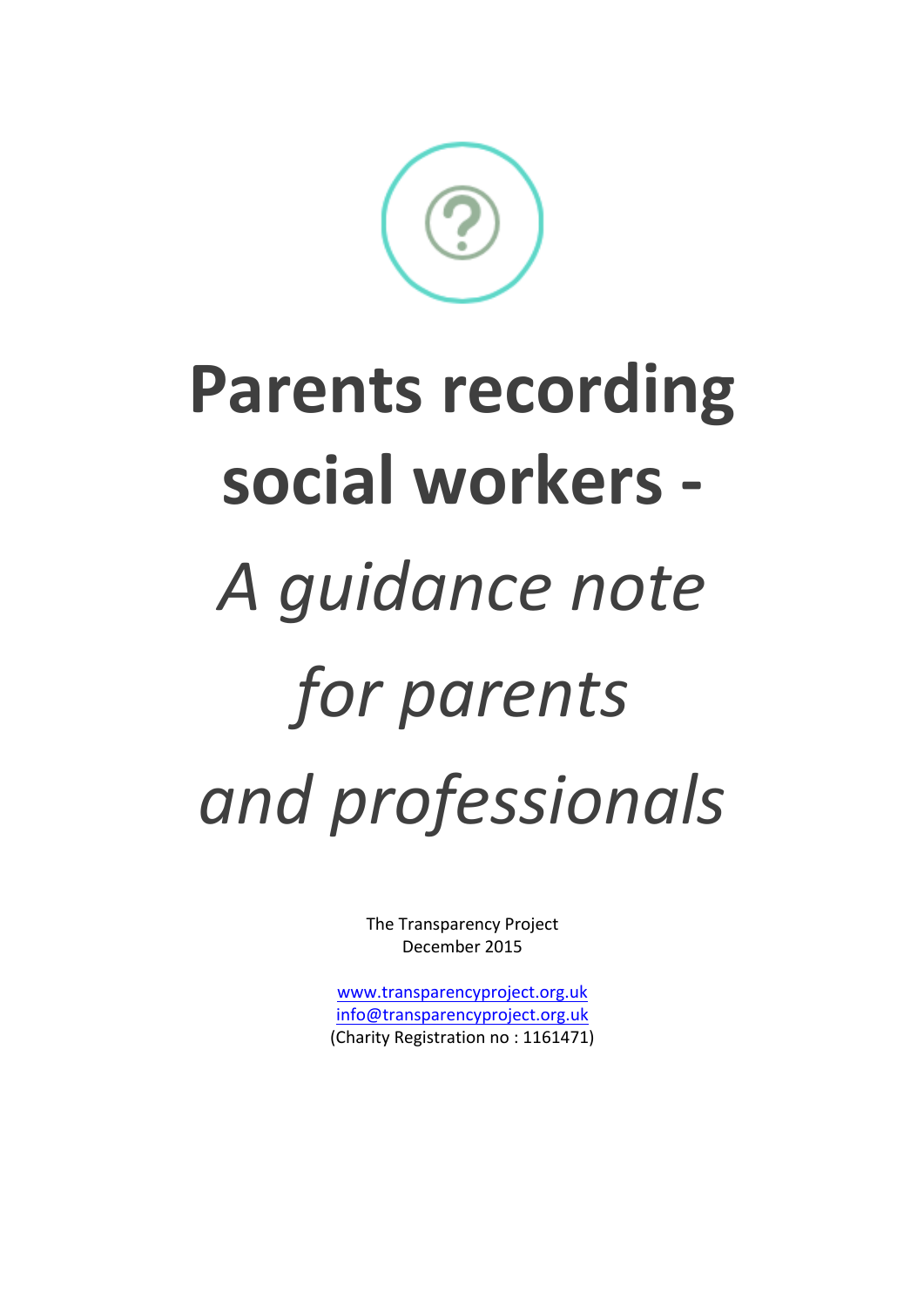# A guidance note for parents and professionals

## **CONTENTS**

| <b>HEALTH WARNING</b>                                               | 3  |
|---------------------------------------------------------------------|----|
| <b>WHAT THIS NOTE ISN'T ABOUT</b>                                   | 4  |
| WHY MIGHT PARENTS WANT TO RECORD MEETINGS?                          | 4  |
| WHAT DO PARENTS DO WITH RECORDINGS?                                 | 6  |
| WHAT DOES THE LAW SAY ABOUT RECORDING MEETINGS?                     | 7  |
| DOES THE DATA PROTECTION ACT 1998 SAY PARENTS ARE NOT ALLOWED TO    |    |
| <b>RECORD MEETINGS?</b>                                             | 7  |
| DOES THE REGULATION OF INVESTIGATORY POWERS ACT 2000 (RIPA) SAY     |    |
| PARENTS ARE NOT ALLOWED TO RECORD MEETINGS?                         | 8  |
| IS THERE ANY OTHER LAW THAT SAYS PARENTS ARE NOT ALLOWED TO RECORD  |    |
| MEETINGS?                                                           | 8  |
| Confidentiality / Privacy                                           | 8  |
| Human rights – privacy / life / freedom of expression               | 9  |
| Private life of social workers                                      | 9  |
| Privacy of families                                                 | 10 |
| Defamation (libel or slander)                                       | 11 |
| Harassment                                                          | 11 |
| Anything else?                                                      | 12 |
| DOES STATUTORY GUIDANCE SAY ANYTHING ABOUT PARTICULAR TYPES OF      |    |
| <b>MEETING THAT PREVENTS RECORDING?</b>                             | 12 |
| CAN A RECORDING MADE BY A PARENT BE RELIED ON IN COURT?             | 13 |
| I'M A PARENT AND I'D LIKE TO RECORD MEETINGS. HOW SHOULD I GO ABOUT |    |
| IT?                                                                 | 14 |
| I'M A PROFESSIONAL - A PARENT WANTS TO RECORD MEETINGS. HOW SHOULD  |    |
| I RESPOND?                                                          | 15 |
| I'M A PROFESSIONAL - A PARENT HAS BEEN COVERTLY RECORDING MEETINGS. |    |
| HOW SHOULD I DEAL WITH IT?                                          | 16 |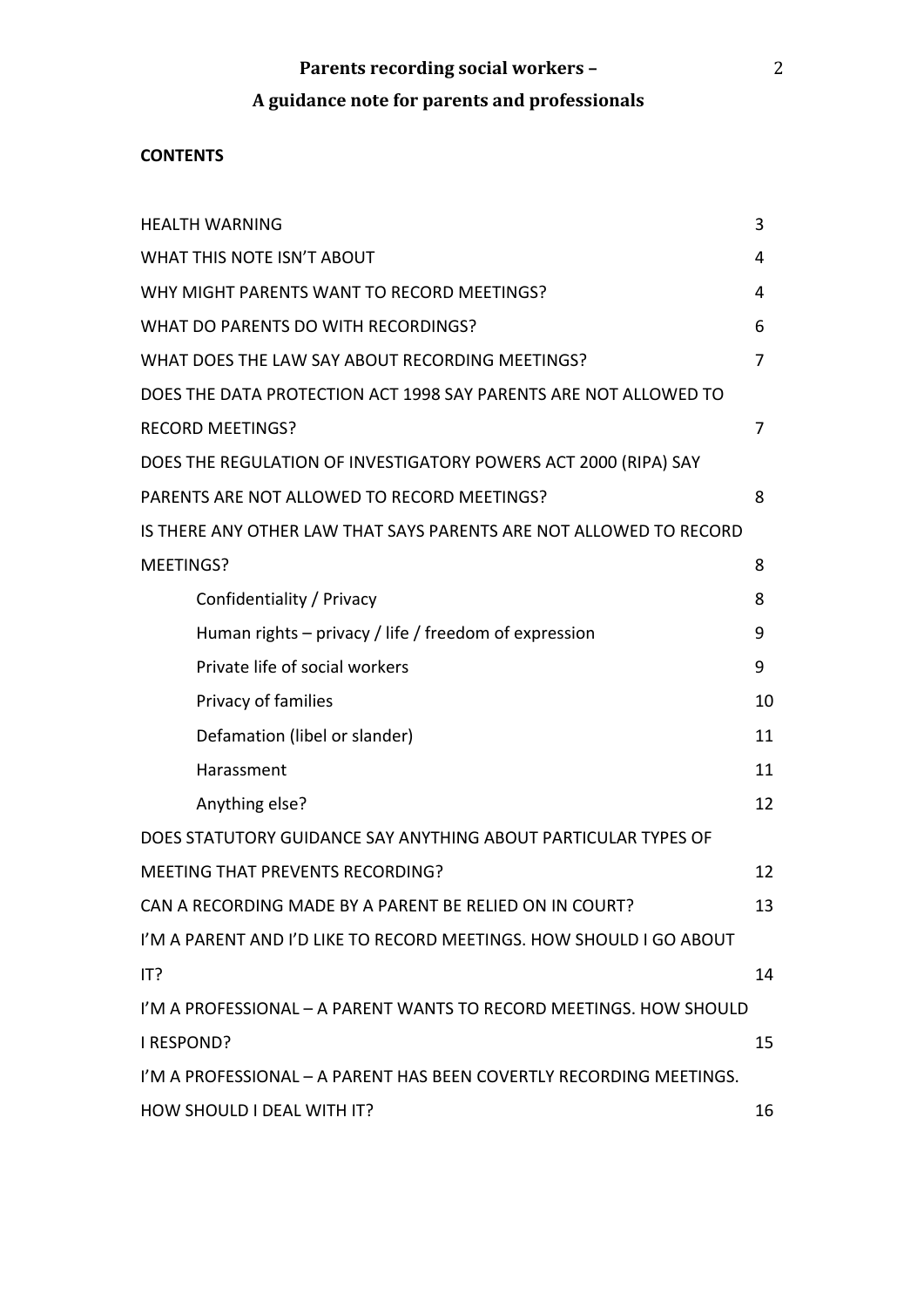#### **HEALTH WARNING**

We've prepared this guidance document because we think there is a lot of confusion about the rules, the law and best practice in this area. We don't think that encourages parents and professionals to work together. We've tried to outline some of the "pros" and "cons" of recording meetings, and to help both families and professionals think about this issue from one another's perspective, so they can make decisions about recordings that are right for the particular circumstances of the case.

We hope that this guidance is useful, and will help form a basis for discussion  $-$  but it isn't legal advice and isn't tailored to the individual circumstances of your case. We think in most cases the people reading this guidance will have access to a lawyer, and you might want to discuss this guidance with them.

We would welcome your feedback on whether you found this document useful, how you have used it and what the outcome was. We would welcome suggestions for improvements. 

**The Transparency Project team** December 2015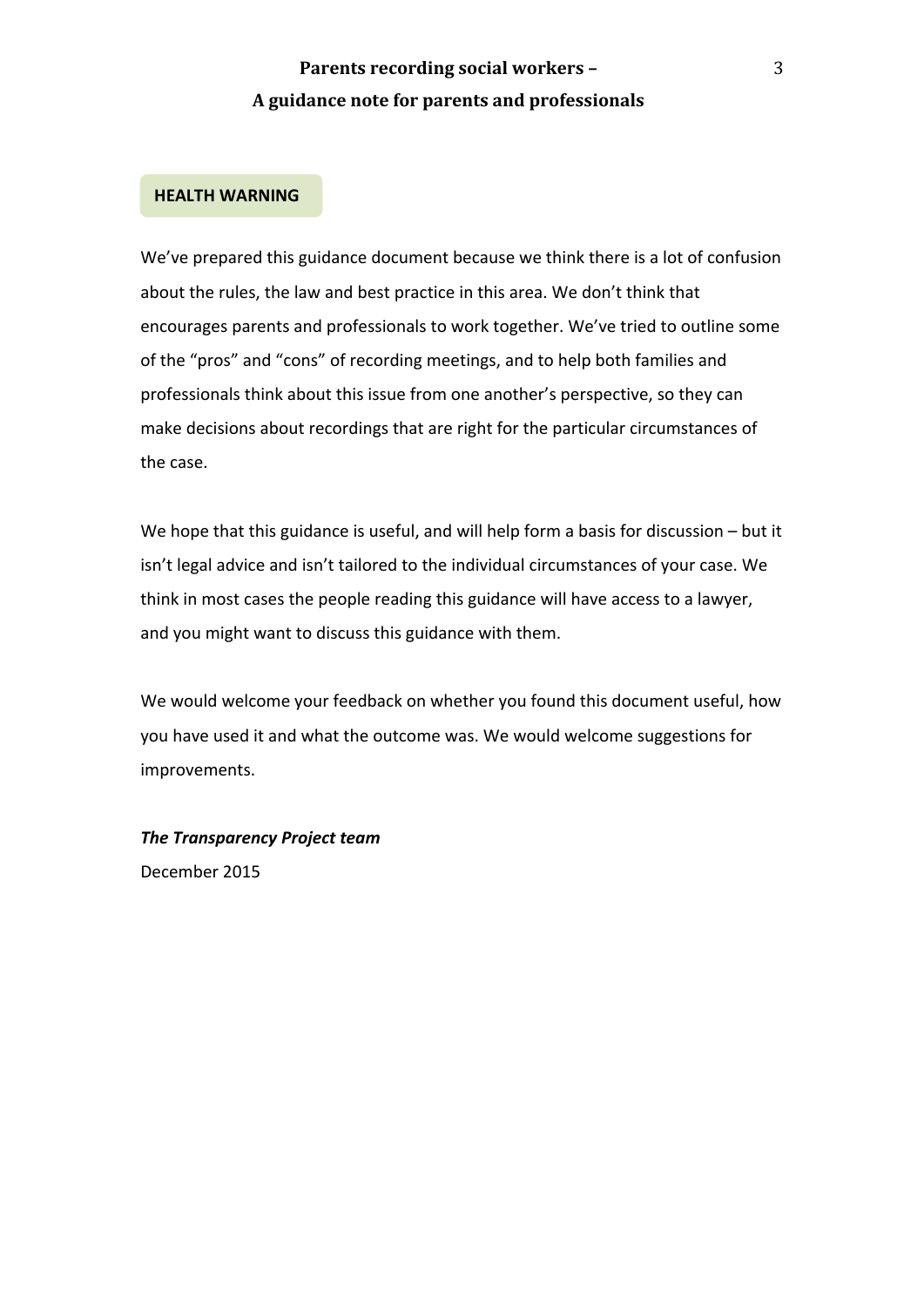#### **WHAT THIS NOTE ISN'T ABOUT**

This note is about making recordings of meetings and discussions between families and social workers (including CAFCASS social work professionals). It *does not apply* to making recordings of children or of court proceedings. The appropriateness and value of recording children depends very much on the circumstances and nothing in this note should be taken as suggesting that children are recorded making allegations or expressing views except in a controlled environment and under the supervision of appropriately qualified professionals. It is a contempt of court to record court hearings unless the court has given permission.

#### **WHY MIGHT PARENTS WANT TO RECORD MEETINGS?**

- Because they don't want to forget things and find an audio recording easier than making notes. For example, this might be the case if they have a learning disability, literacy problem or specific learning difficulty, or some other physical difficulty that affects their ability to write or concentrate. It might just be that they are forgetful generally or when they are stressed. If a parent has to write notes at the time they may find it difficult to participate fully in the meeting.
- Because they don't want to rely on other people's records of a meeting and want an objective record of their own. Although formal minutes of meetings are taken, they are often not available straight away, and parents can find it difficult to get corrections made where the understanding or recollection of professionals does not match their own. When social workers meet with parents outside of formal meetings they keep contemporaneous or near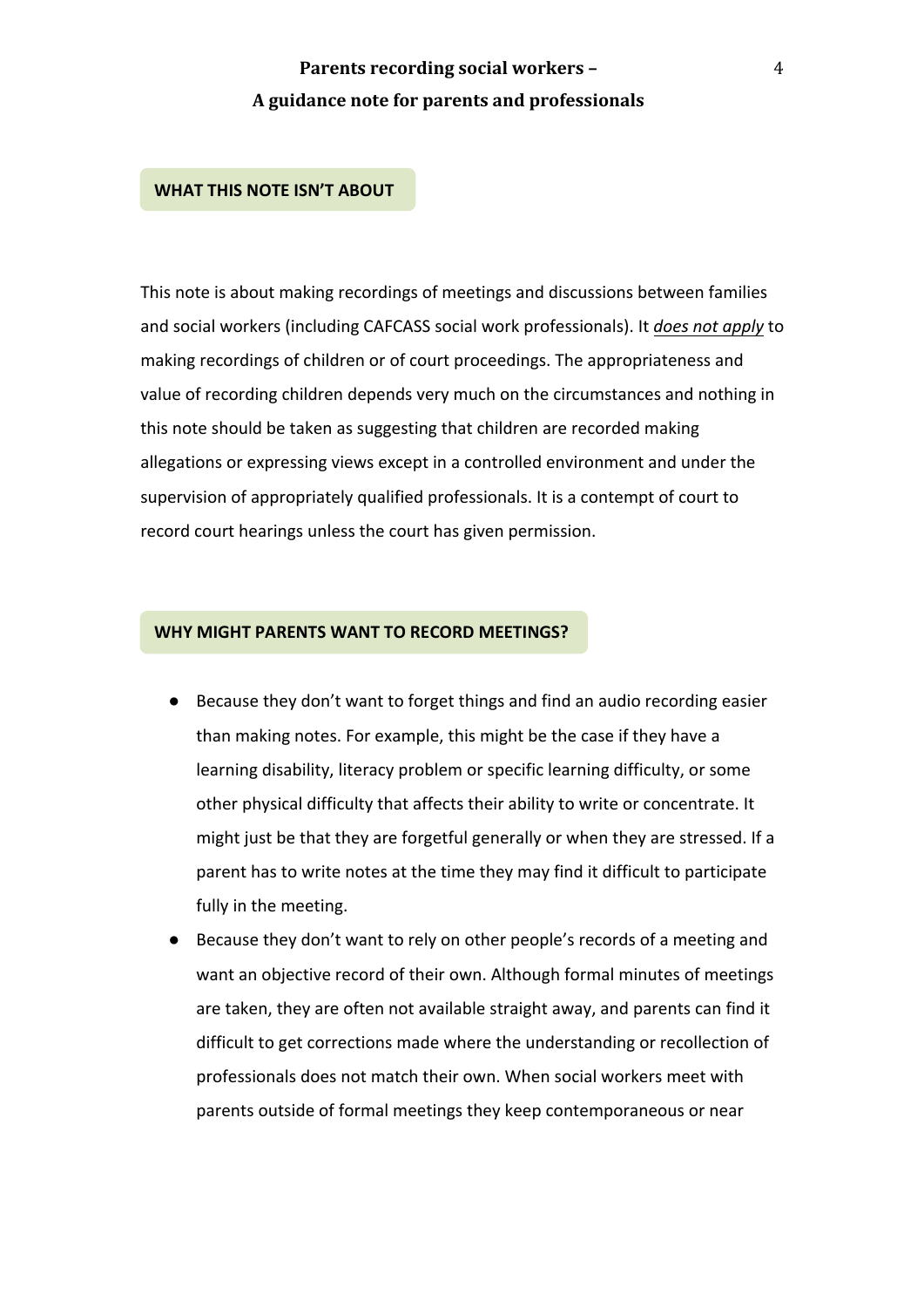contemporaneous records, and parents can feel disadvantaged if they are not able to challenge inaccuracies or omissions.

- Because they don't trust a particular professional or professionals generally.
- Because they have previously disagreed with the accuracy or completeness of a professional's record and were unable to demonstrate that their version of events was accurate.
- Because they want to "catch out" a professional or gather evidence for later use in court proceedings.
- Because they want to circulate information as part of a campaign, for example on the internet (we think most often this is not the original purpose of the recording, but individuals may subsequently decide to distribute recorded material if they feel that they cannot achieve justice through the courts). Attempts at wider circulation like this might be problematic, as we explain below.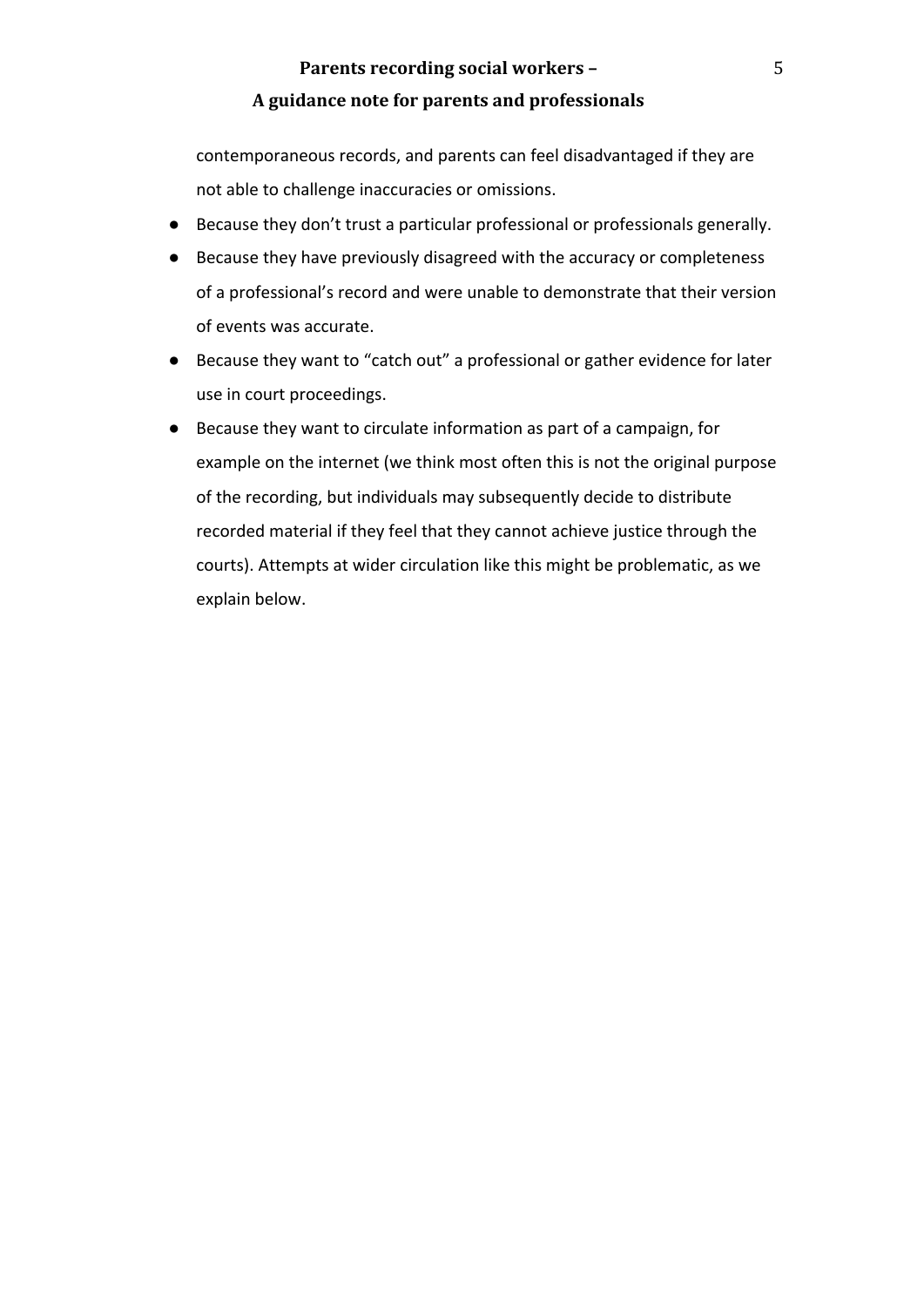#### **WHAT DO PARENTS DO WITH RECORDINGS?**

We are not aware of any research having been done about this. Anecdotally we think that many parents collect evidence "just in case", some for the specific purpose of relying on it in court proceedings. We don't think that courts are often willing to consider recordings made by parents, but there are examples of this happening :

- In Medway Council v A & Ors (Learning Disability; Foster Placement) [2015] EWFC B66 a mother made covert recordings of the abusive and racially insensitive foster carer who she was living with along with her baby, and until the recordings were played she had been disbelieved. The court relied on the recordings and made findings against the foster carer who was clearly heard verbally abusing the mother.
- in H v Dent & Ors [2015] EWHC 2090 (Fam) a father was prevented from relying on "illicitly and covertly" made recordings of discussions outside court and at a CAFCASS Office (although the judge did listen to some of them she did not think they demonstrated what it was said they did).
- In Re A, B, C, D & E (Final Hearing) [2015] EWFC B186 it was noted that a parent had covertly recorded meetings, but in that case nobody attempted to rely on that evidence.
- Some of the practising members of the Transparency Project report experience of cases where recordings have been made by parents, but report that often such recordings are of poor sound quality, unverifiable or appear to be incomplete extracts of a longer exchange. They may also show the recording parent in a poor light.

In spite of the fact that professionals are sometimes "named and shamed" and their photographs put on websites, we are only aware of a very few recordings of professionals being distributed by the internet. Parents do often offer an account of their experience of social workers which may not be impartial or accepted as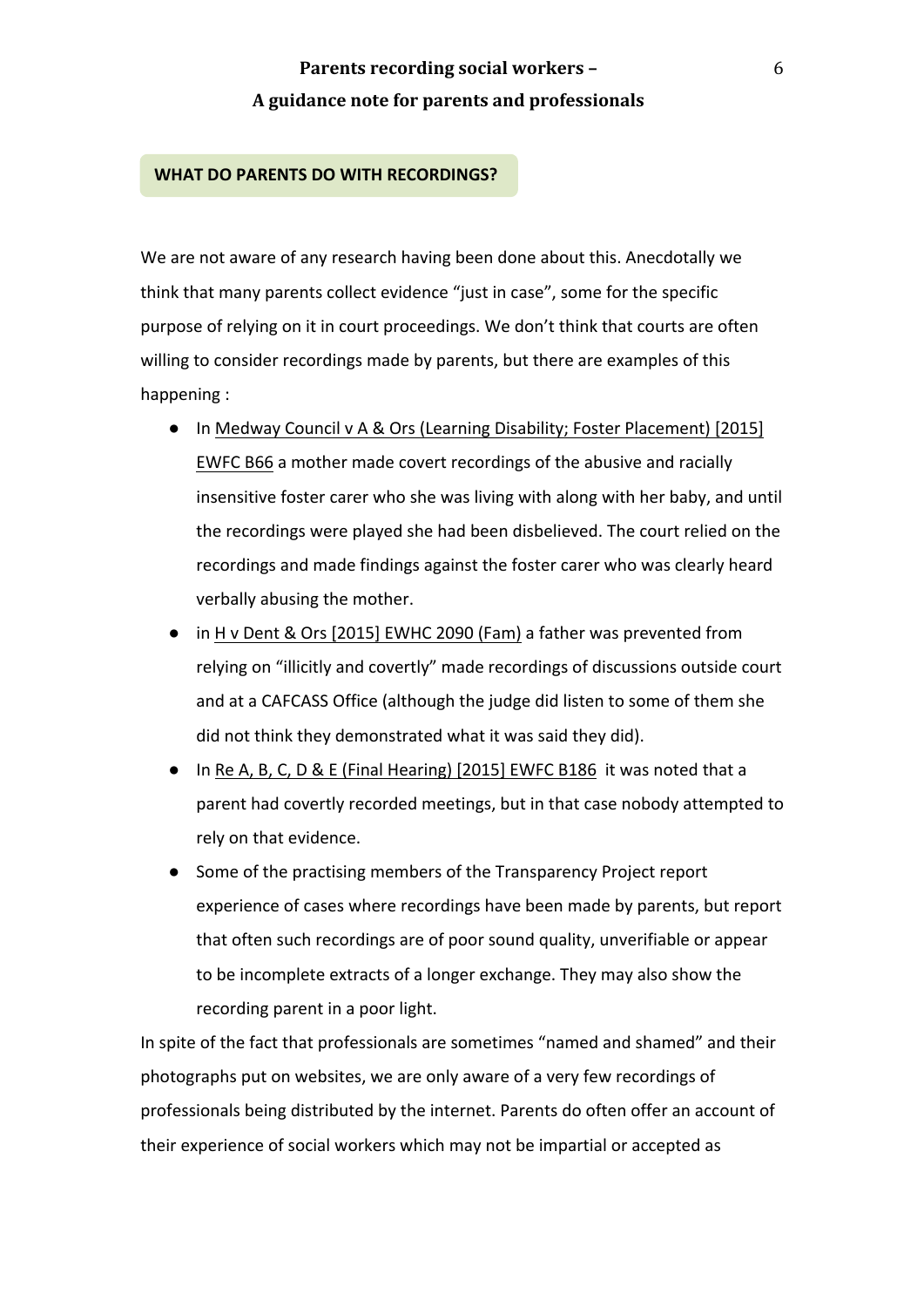accurate by professionals, and could be harmful to children, for example if it leads to their identification or if it is read by them. However, it is worth remembering that a parent who is determined to publish details of their case can just as easily publish their own narrative account or any other type of record of an interaction (such as minutes or notes) as they can an audio or video recording).

#### **WHAT DOES THE LAW SAY ABOUT RECORDING MEETINGS?**

Remember, recording meetings is not the same as *distributing or publishing* the records or recordings that have been made. This part of the guidance is looking at the first aspect  $-$  the making of recordings.

## **DOES THE DATA PROTECTION ACT 1998 SAY PARENTS ARE NOT ALLOWED TO RECORD MEETINGS?**

No. It does not prevent parents recording meetings.

A parent is not a data controller or processor for the purposes of the act, and what a professional says at a social work meeting or interview is not personal data for the purposes of the act (although the personal data of others may be contained in what is said at a meeting).

However, when a professional makes a record of a meeting in which a child or parent is involved they are likely to be processing personal and sensitive data for the purposes of the act and must comply with its provisions.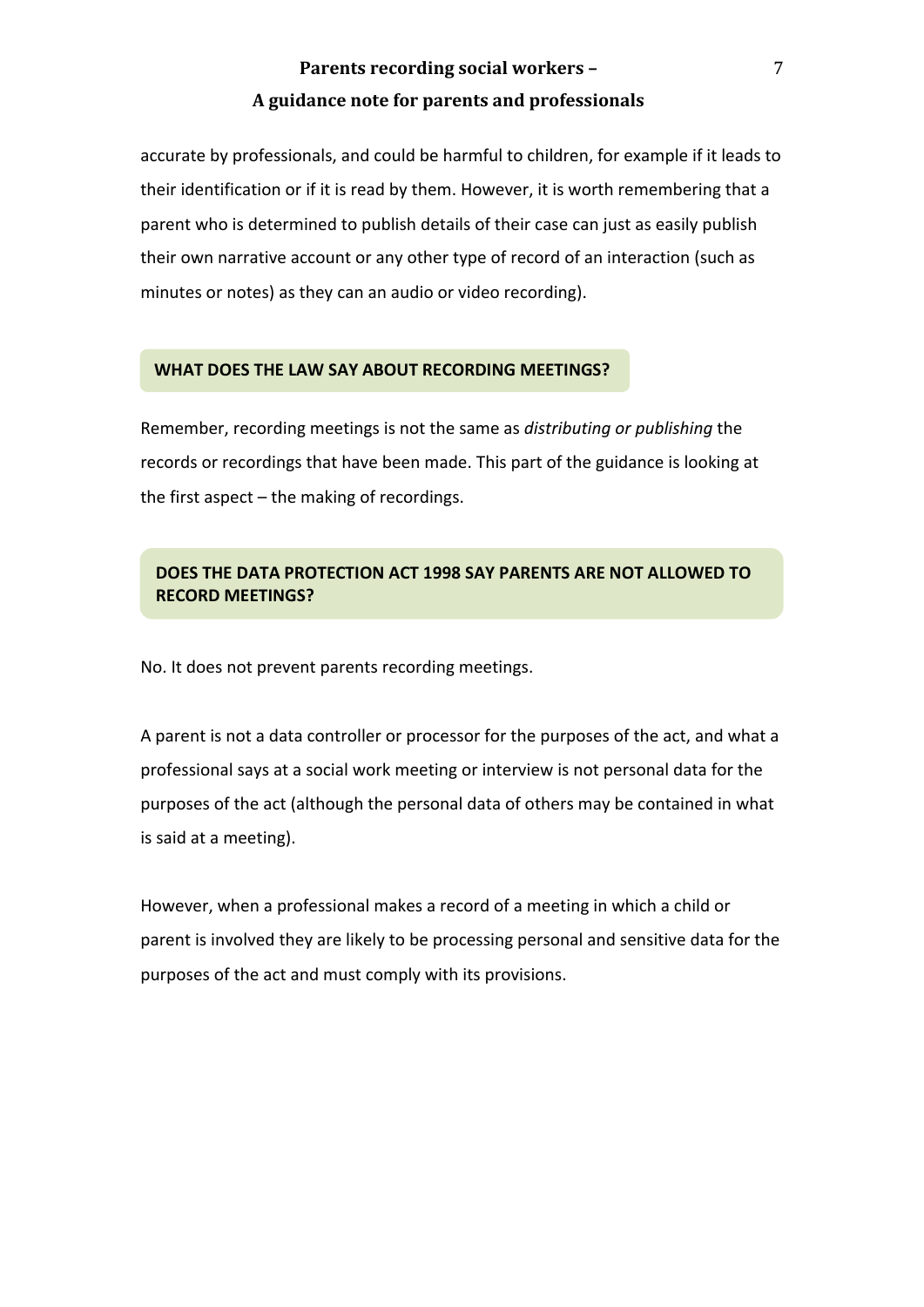## **DOES THE REGULATION OF INVESTIGATORY POWERS ACT 2000 (RIPA) SAY PARENTS ARE NOT ALLOWED TO RECORD MEETINGS?**

No. It does not prevent parents recording meetings. RIPA only applies to the actions of the State (e.g. social services), for example it gives some protection to parents in relation to surveillance type activity.

## **IS THERE ANY OTHER LAW THAT SAYS PARENTS ARE NOT ALLOWED TO RECORD MEETINGS?**

#### Confidentiality / Privacy

Whilst everybody has a right to privacy in respect of their personal and private affairs, it is only the families with whom social workers are working whose private information is likely to be discussed in a social work interview or meeting  $-$  the social worker's private life will not be discussed so we don't think their privacy comes into play. Professionals clearly have a duty of confidentiality in respect of the private information about families that they are aware of, but there are lots of rules and regulations which permit or require professionals to share or disclose private information about families in order to protect children or vulnerable adults or to prevent the commission of crime (we aren't going to go into those rules here). It might be a breach of a family member's privacy if a recording of a meeting is published or distributed by another family member (although this is probably not a breach of privacy that is protected by law unless it amounts to harassment  $-$  see below), but if a recording is simply made for personal use or for use as evidence in private court proceedings we think it is unlikely to amount to a breach of privacy.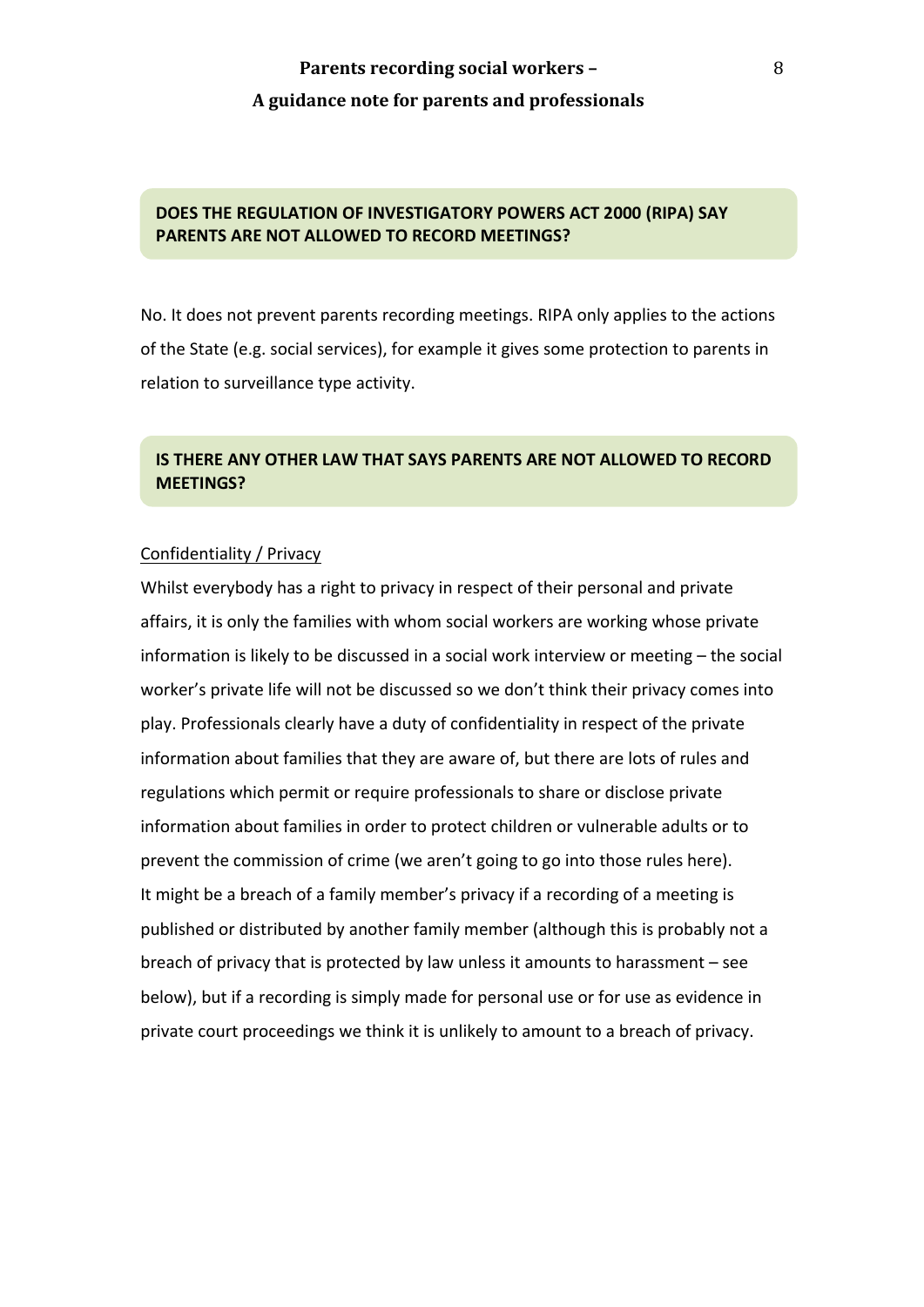#### Human rights  $-$  privacy / life / freedom of expression

If there are court proceedings about a child, the documents or evidence produced for the purposes of the court case are covered by court rules and must not be distributed except in certain circumstances and to certain people, for example to lawyers or MPs or doctors. However this doesn't mean that every document that is produced about a child whilst a court case is ongoing is restricted. Roughly translated the Family Procedure Rules stop documents created for the court case being distributed. We don't think that a recording of a meeting is covered by the court rules, even if it is made with the idea it might be played to the court.

Each of the family members with whom social services are working has a right to respect for their private and family life and a right to freedom of expression. Sometimes the rights of one family member might be in conflict with the rights of another member of the family (for example if one parent wishes to be interviewed by a journalist and tell their story but the other does not want information about their family to be published).

Family members do not owe a duty to one another under the Human Rights Act  $$ but agents of / those working for the state (which includes Children's Social Care Services and its employees) have to carry out their work with respect for the rights of privacy, family life and expression. Unlike some human rights such as the right to be protected from torture, these human rights are not absolute  $-$  they sometimes have to give way to other competing rights or demands. Social workers and the courts can do things that interfere with these rights, but only where it is necessary, and proportionate or where the competing rights have been weighed up.

## Private life of social workers?

Generally human rights are rights owed by the state to private individuals. Although a person acting on behalf of the state, including a social worker, owes a duty to a parent in relation to their privacy, a recording of a meeting attended by a social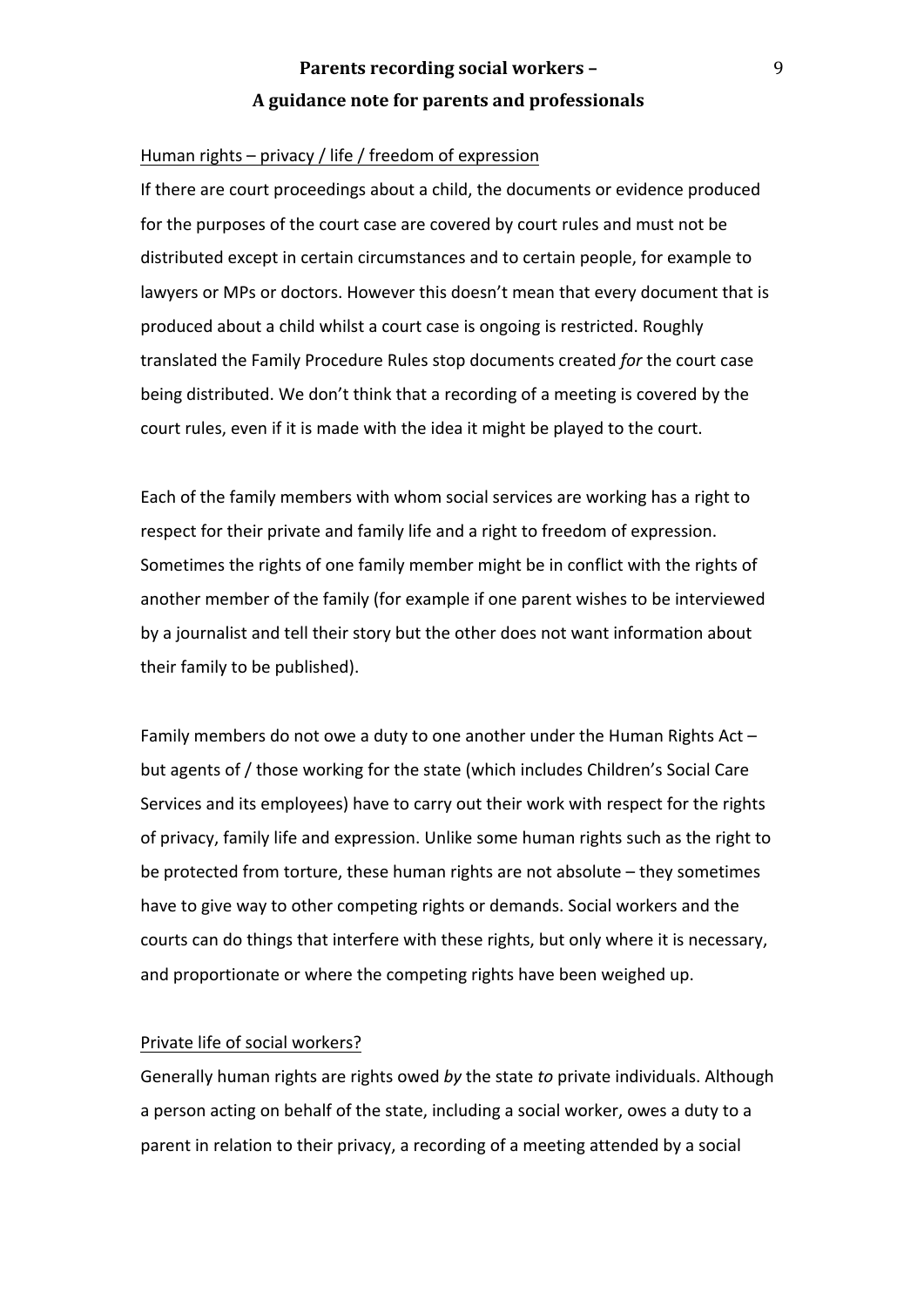worker in their role as social worker is unlikely to contain information about the social worker's private life.

#### Privacy of families?

Social workers and other employees of local authorities do owe a duty towards children and families they work with in respect of their privacy, and to protect the privacy of people who are being discussed at meetings they sometimes impose rules about what can be recorded. The private things discussed at a meeting might relate to a number of different people (children, parents, partners). As long as parents who wish to record a meeting are prepared to agree not to distribute their recordings to the public or a group of the public, and that they will only use their recording for their own records or in private court proceedings, we don't think that social services could be criticized for a breach of privacy in allowing this.

If a parent were to make a recording and distribute it on the internet, social media or in some other way, this might be thought harmful to the child, either because it would lead to them being identified as a child with whom social services was involved, or the details of their private lives being made public (In some cases this might have a negative effect on an assessment of the parents' ability to see and meet their child's needs, or to work with professionals). A local authority (or a parent) might be able to seek an injunction to stop this or to secure removal of information if it was harmful to a child. If there are court proceeding concerning the child the distribution of a recording that identifies the child as the subject of the court case or that gives details of what has happened in the court is likely to be a contempt of court or a criminal offence (or both) and the court may be asked to grant an injunction.

Again, it is not the making of the recording that is problematic but the distribution of it. 

10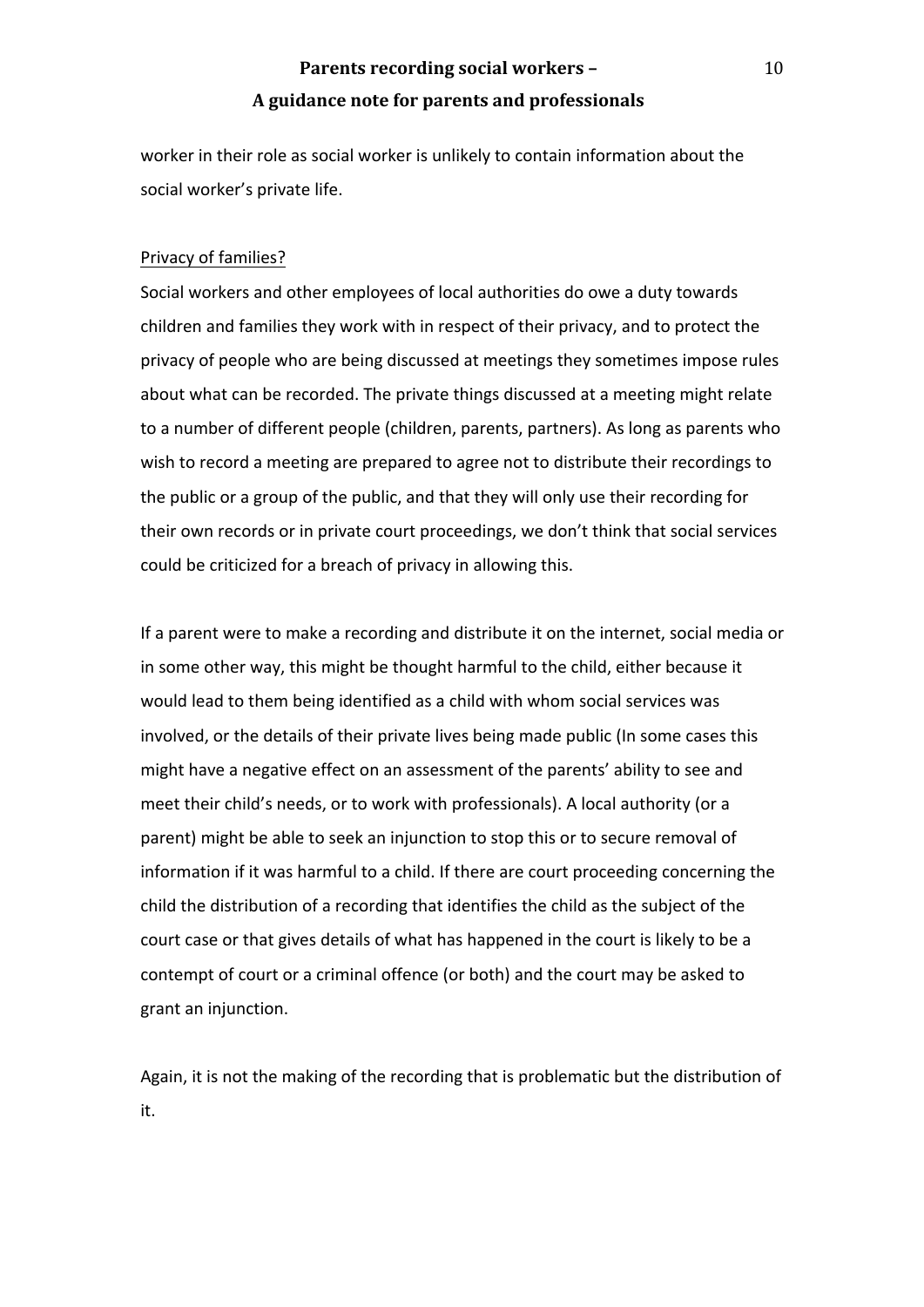In recent years, courts have occasionally awarded damages for breach of a reasonable expectation of privacy, but this is the sort of claim that is usually brought by celebrities against newspapers who publish pictures of them or their children. Such a claim could theoretically be brought by a parent or child whose private details as recorded in a meeting had been distributed on the internet by another parent but we think that in practice this is unlikely (it is probably too expensive and complicated to be worth it).

#### Defamation (libel or slander)

We think this is unlikely to apply. Distribution of a recording of something that a person has said is unlikely to be capable of being defamatory of the person speaking, although distribution of a recording of somebody saying something about somebody else could be (if it contained an untruth which was likely to seriously damage the reputation of that person). What is said in a child protection meeting is likely to amount to "honest opinion", which is a defence to a libel claim. The reliance upon or playing of a recording in private court proceedings (if permitted) is unlikely to be defamatory, and if its contents are reported in a judgment it is not defamatory to quote that judgment, although judgments of the Family Court cannot be published without permission of the judge.

#### Harassment

If somebody was to use a recording of a meeting or a part of a meeting to harass somebody at the meeting, for example if it was done very aggressively by thrusting a recording device in the face of a participant, or with explicit or implied threats of going public/putting on the internet or by circulating the material in a way designed to cause distress or fear  $-$  a court could potentially be asked to make an order stopping that (an injunction). It's difficult to give an example but let's suppose a parent admitted violence or described an incident of intimate violence towards themselves, it might amount to harassment if the other parent distributed a recording of that on Facebook, or if they threatened to do so if the other parent did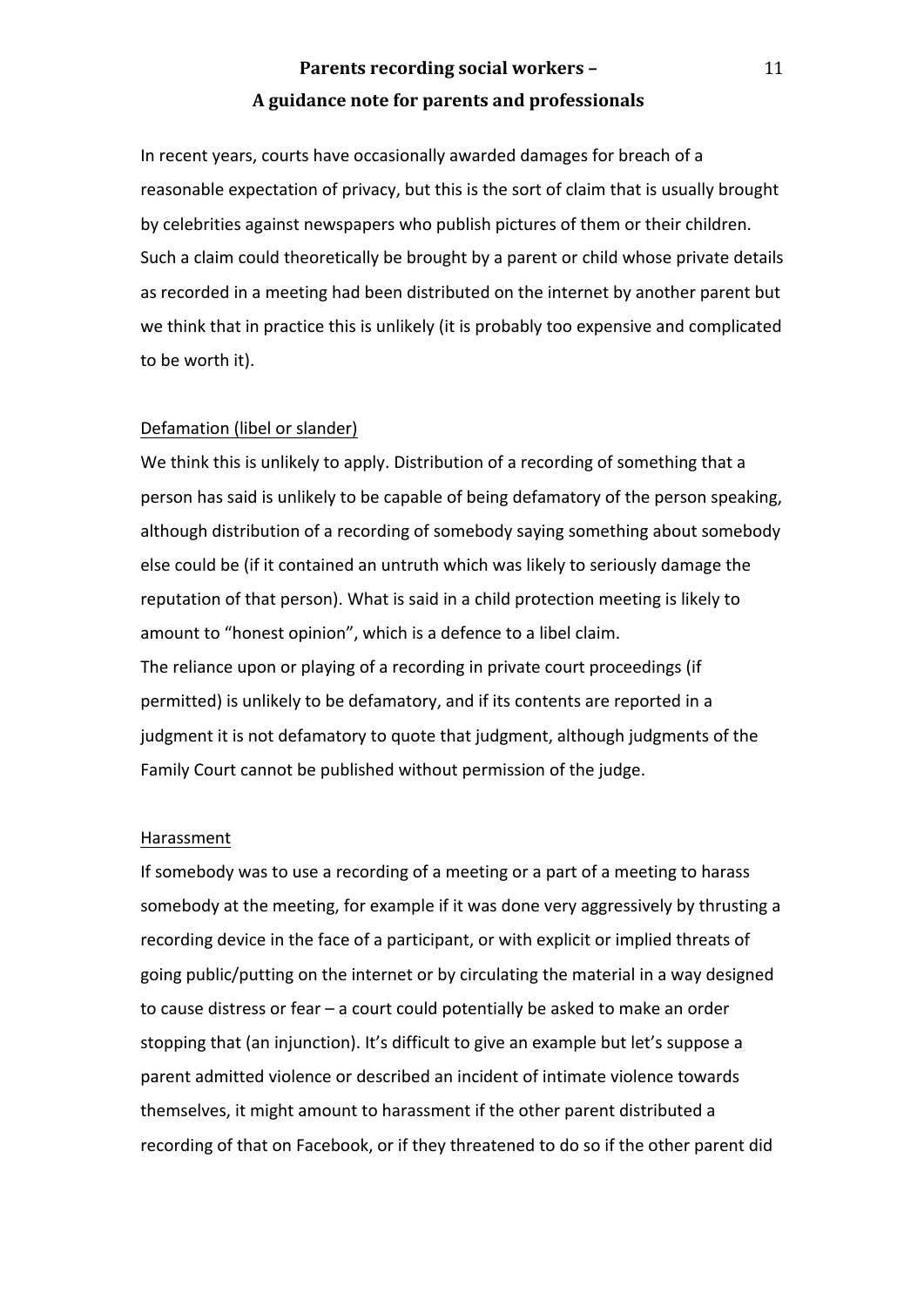not agree to some demand or other. If a recording were used to harass a professional it is possible a court could be asked to make an injunction too, although that is probably less likely.

## Anything else?

We don't think things like the law of confidence, intellectual property law or the law around malicious communications are likely to apply in these scenarios.

## **DOES STATUTORY GUIDANCE SAY ANYTHING ABOUT PARTICULAR TYPES OF MEETING THAT PREVENTS RECORDING?**

*Working together to safeguard children - A guide to inter-agency working to* **safeguard and promote the welfare of children (March 2015)** does not say anything about the making of recordings of child protection or looked after children meetings by parents, or that suggests this should or should not happen.

**The IRO Handbook** on Looked After Child Reviews: makes clear that the independent reviewing officer is responsible for ensuring an accurate record of initial / review meetings is made and distributed, although the guidance does not include any mechanism for correction of inaccuracies by parents or other participants. It does not say anything about the making of recordings of such meetings by parents, or that suggests this should or should not happen.

We don't think there is any other statutory guidance which directly deals with this issue.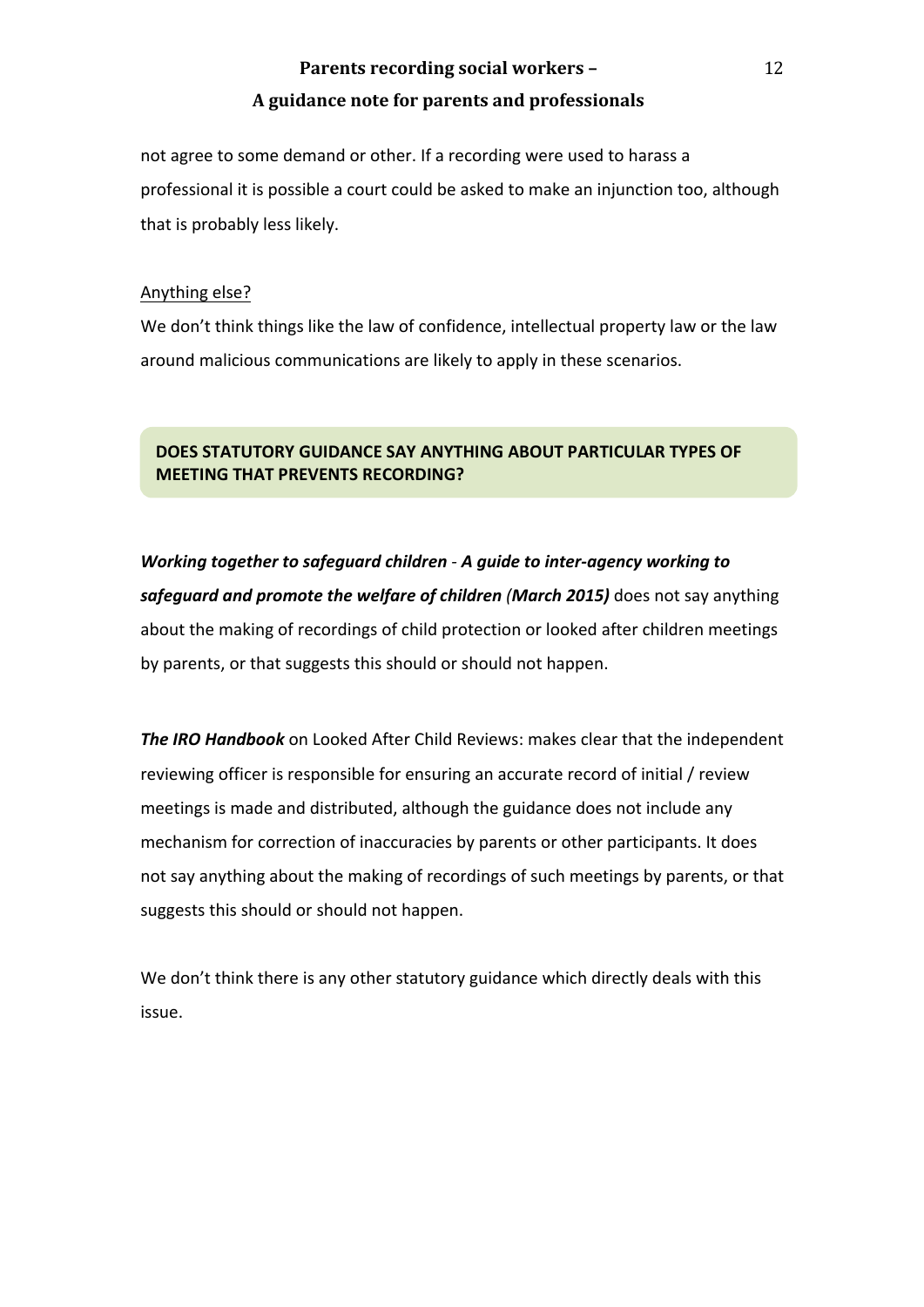## CAN A RECORDING MADE BY A PARENT BE RELIED ON IN COURT?

Potentially,  $yes - but$  the court would have to give permission.

A court is unlikely to give permission unless it is clear that the recording is both relevant *and* reliable.

A court is more likely to give permission if a recording is of good audio / visual quality and is demonstrably a record of the entire meeting or interview, rather than an edited selection (a parent who wishes to rely on a recording of a meeting or conversation will need to provide a recording of what everyone present has said, not just the words of one person).

If a meeting or interview has been made covertly it may be difficult to demonstrate that the recording is complete and that something said or done is not being taken out of context.

The court is likely to require a transcript to be prepared, but the original digital or analogue recording should be made available to all participants to hear / view.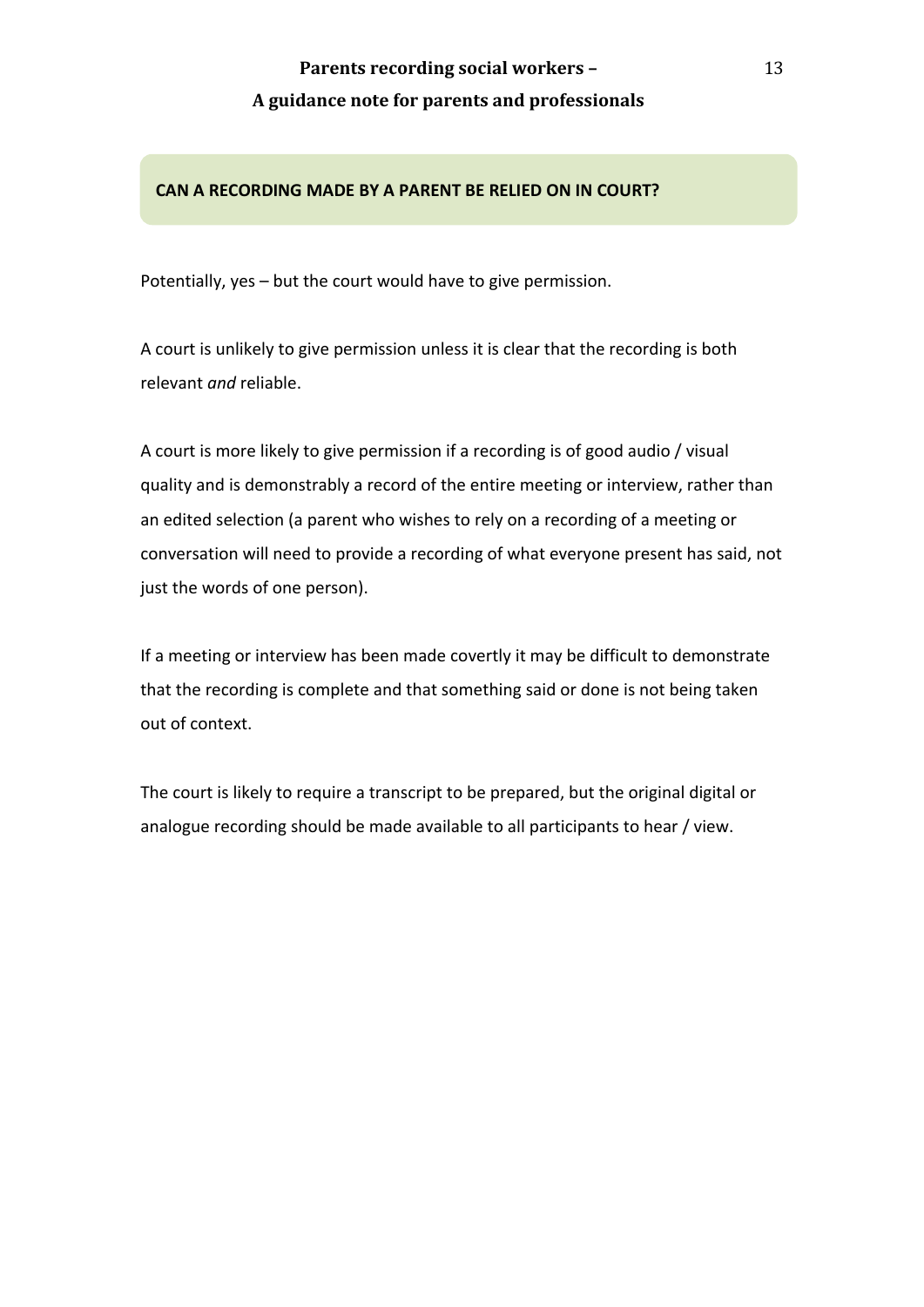## **I'M A PARENT - I'D LIKE TO RECORD MEETINGS. HOW SHOULD I GO ABOUT IT?**

We suggest that you ask in advance of the meeting itself, to allow time for the other people involved to think about it and respond. They might not be sure what the law or policy is on this issue and may need to check before they agree. You could show them this guidance to help them.

It might be helpful if you explain why you would like to record the meeting. For example :

- I don't remember things very well and I'm not very good at taking notes
- The minutes of meetings always come too late
- I feel worried that things I have said or others have said might not be accurately recorded
- I remember and understand better if I can hear things rather than reading them
- I have a disability which makes it difficult to take notes or affects my memory or concentration

It might be helpful if you agree to record the whole meeting and to send a copy of the entire unedited recording to the other people at the meeting if they would like it. 

It might be helpful if you reassure the people at the meeting that you will only use the recording for your own use, or for court proceedings relating to the children, or in the taking of legal advice, and that you will not publish or distribute the recordings on the internet or otherwise. The recording you make might contain other people's private information (including your childrens') and it is a good idea to make sure that everyone understands that you appreciate their privacy is important.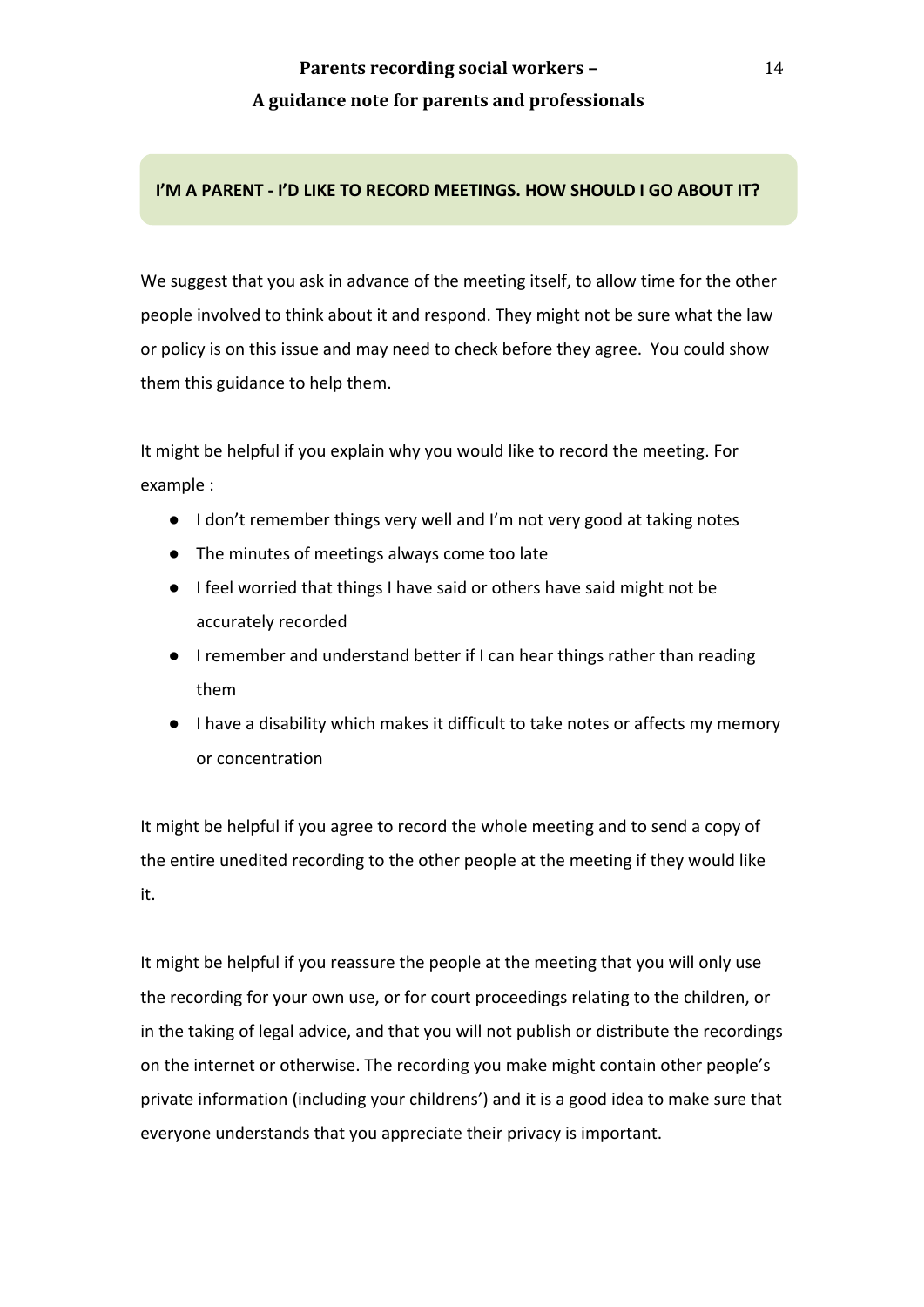If you are told you cannot record, you could ask for an explanation to be given so you can see if the reason given is a good one or if there is any practical solution that would resolve the problem. If they give a reason that you think is not a very good one you could show them this guidance and ask them to reconsider.

## **I'M A PROFESSIONAL - A PARENT WANTS TO RECORD MEETINGS. HOW SHOULD I** RESPOND?

There may be good reasons for a parent wanting to record a meeting, so don't discount it automatically. In some cases permitting a parent to record interactions with professionals may reassure them and enable them to engage more effectively with you and others.

You might feel uncomfortable about being recorded but, as this note makes clear, as a professional you cannot rely upon the Data Protection Act or RIPA as a reason to refuse permission to a parent to record meetings. There is no law that says the consent of the Local Authority is required before a parent can record meetings they are participating in.

If you are anxious about what a parent might do with a recording, it might be helpful to have a discussion with them about why they want to record and what they will do with the recording. They may be able to reassure you (for example) that they will not publish the recording on the internet. You may be able to find an agreed compromise once you understand better why the parent wants to record - for example a parent may not feel able to keep up with a meeting and take a note, and might be just as happy with a trusted friend coming with them to make a written note, or you may be able to agree that a single recording will be made on local authority equipment for use by everyone.